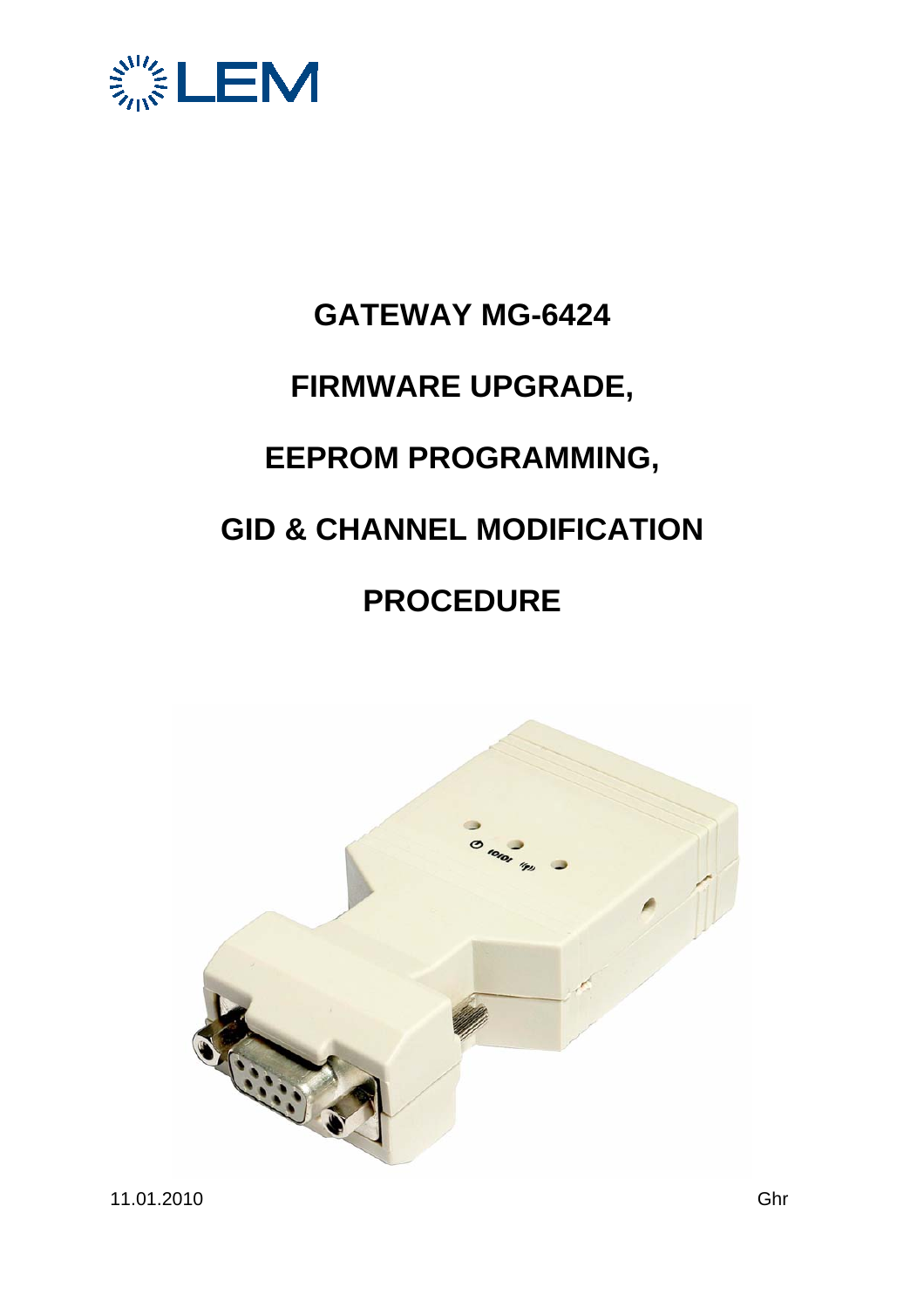

# **MESHGATE PROGRAMMATION**

- Switch the MeshGate in standard mode, baud rate 115200, with the press button on backside
- On your computer, launch software **MeshScape Plus SBMG**
- Select the right serial port used on your computer to run the application.
- Select **OB Gateway** in field **Device Select**
- First, unselect everything in fields **Program Flash**, **Configure EEPROM, Group & Device ID, Radio Configuration**. Just select **Get Device Type** in the **Programming** area and start **Program** to read back device information and to check the communication is OK.

## **1. FIRMWARE UPGRADE**

• Check **OB Gateway** is still selected as **Device Select**

| File Help<br>Device Select                                             | Programming Port<br>Refresh List                                                                              | Group & Device ID<br>Enable                             |                                        |
|------------------------------------------------------------------------|---------------------------------------------------------------------------------------------------------------|---------------------------------------------------------|----------------------------------------|
| OB Gateway                                                             | Comm1<br>$\overline{\phantom{a}}$                                                                             | Group ID<br>110 110                                     | Device ID<br>Auto Increment<br>165 130 |
| Radio Device Download<br>$\Gamma$ Enable<br>Download Channel<br>$11 -$ | Intercept In Network Device<br>Device ID<br>Timeout<br>165 130<br>300<br>$-$ Gateway ID<br>Channel<br>245 247 | Radio Configuration<br>$\Gamma$ Enable<br>Radio Channel | Channel Search Agility Enable          |
| Program Flash                                                          |                                                                                                               | Programming                                             |                                        |
| $\triangledown$ Enable $\triangledown$ Decrypt                         | I Image Type<br>Application Image<br>$\boldsymbol{\tau}$                                                      | Get Device Type<br>Device Type<br>External-Device       | BootLoader Version 1.4.3               |
|                                                                        | C:\Documents and Settings\ghr\My Documents\Wi-LEM\M [CEROWSE]                                                 | PIC Type<br>CC2430B                                     | <b>Board Type</b><br>PCA-0-2 rev1      |
|                                                                        |                                                                                                               | Serial Number 0000000309230025                          |                                        |
| Configure EEPROM<br>$E$ Enable                                         |                                                                                                               | <b>Status</b>                                           | Programming Complete                   |
|                                                                        | Browse.                                                                                                       | Download Progress                                       | Elapsed Time: 0:06                     |
|                                                                        |                                                                                                               |                                                         |                                        |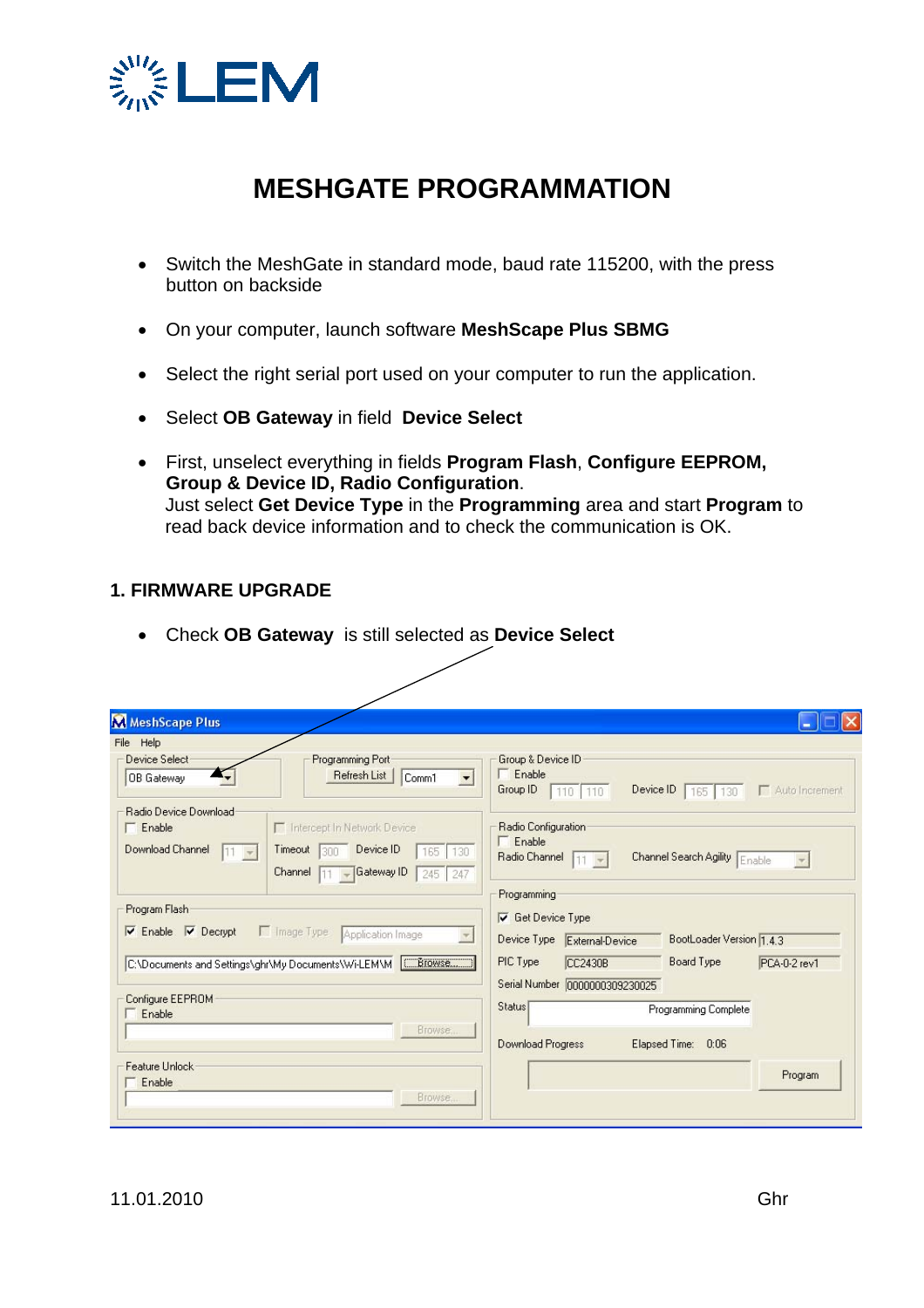

• In **Program Flash** field, select following file: **FW\_6424\_MG\_xxx.enc**

| Open                                                                    |                              |                   |   |       |        |
|-------------------------------------------------------------------------|------------------------------|-------------------|---|-------|--------|
|                                                                         | Look in: <b>C</b> Prog_files |                   | ▾ | ←由於国- |        |
| My Recent<br><b>Documents</b><br>Desktop<br>My Documents<br>My Computer | 6 FW_6424_MG_1_5_4.enc       |                   |   |       |        |
|                                                                         | File name:                   | FW_6424_MG_1_5_4  |   |       | Open   |
| My Network                                                              | Files of type:               | Encrypted files   |   | ▼     | Cancel |
| Places                                                                  |                              | Open as read-only |   |       |        |

• Start **PROGRAM** 

| M MeshScape Plus                                                                                                                                 |                                                                                                                                                                      |
|--------------------------------------------------------------------------------------------------------------------------------------------------|----------------------------------------------------------------------------------------------------------------------------------------------------------------------|
| File Help                                                                                                                                        |                                                                                                                                                                      |
| Programming Port-<br>Device Select<br>Refresh List<br>Comm1<br>OB Gateway<br>$\blacktriangledown$<br>Radio Device Download                       | Group & Device ID<br>$\Box$ Enable<br>Group ID<br>Device ID $\boxed{165}$ 130<br>Auto Increment<br>110 110                                                           |
| Intercept In Network Device<br>$\Gamma$ Enable<br>Download Channel<br>Device ID<br>Timeout<br>165 130<br>111<br>Channel<br>Gateway ID<br>245 247 | Radio Configuration<br><b>Knable</b><br>Radio Channel<br>Channel Search Agility Enable<br>$11 - 7$<br>$\mathbf{v}$<br>Programming                                    |
| Program Flash<br>$\overline{\triangledown}$ Enable $\overline{\triangledown}$ Decrypt<br>Image Type<br>Application Image                         | Get Device Type<br>BootLoader Version 1.4.3<br>Device Type<br>External-Device                                                                                        |
| C:\Documents and Settings\ghr\My Documents\Wi-LEM\M [CEROWSE<br>Configure EEPROM<br>Enable<br>Browse,                                            | PIC Type<br>Board Type<br>CC2430B<br>PCA-0-2 rev1<br>Serial Number 0000000309230025<br>Status <br>Programming Complete<br>Download Progress<br>Elapsed Time:<br>0:06 |
| Feature Unlock<br>Enable<br>Browse,                                                                                                              | Program                                                                                                                                                              |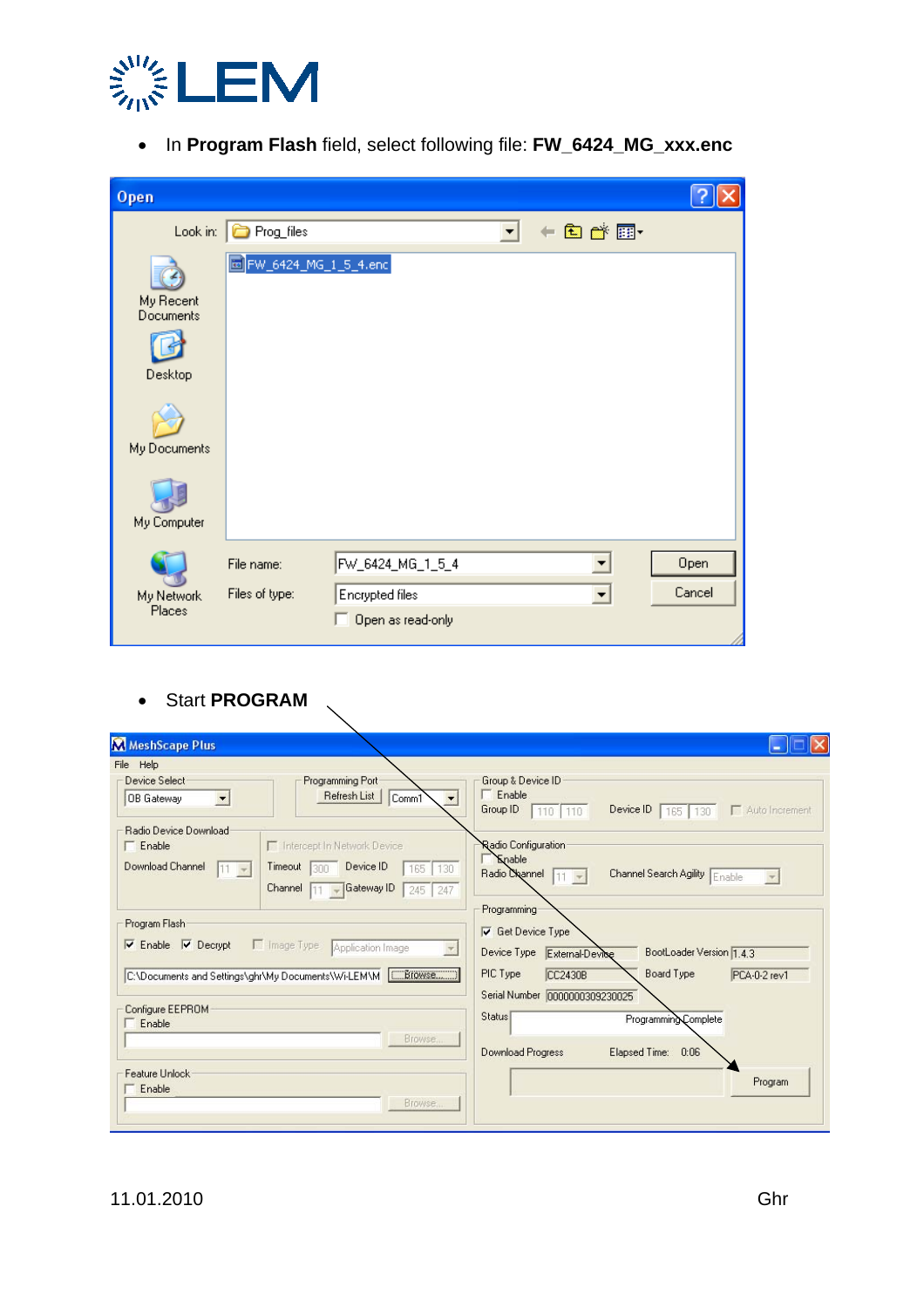

## **2. EEPROM PROGRAMMING**

- This can be useful to modify the communication baudrate (in location 45)
- Check **OB Gateway** is still selected as **Device Select**

| M MeshScape Plus                                                                                                                   |                                                                                                             |
|------------------------------------------------------------------------------------------------------------------------------------|-------------------------------------------------------------------------------------------------------------|
| File Help<br><b>Device Select</b><br>Programming Port<br>Refresh List<br>Comm1<br>OB Gateway<br>$\overline{\phantom{a}}$<br>▼      | Group & Device ID<br>$\Gamma$ Enable                                                                        |
| Radio Device Download<br>Intercept In Network Device<br>$\Box$ Enable                                                              | Group ID<br>Device ID   165  <br>Auto Increment<br>110 110<br>130<br>Radio Configuration<br>$\Gamma$ Enable |
| Download Channel<br>Device ID<br>Timeout<br>165<br>130<br>$11 -$<br>300<br>Channel<br>Gateway ID<br>245 247                        | Radio Channel<br>Channel Search Agility Enable<br>$11 -$<br>$\mathbf{v}$<br>Programming                     |
| Program Flash<br>Enable M Decrypt<br>□ Image Type<br>Application Image                                                             | Get Device Type<br>BootLoader Version 1.4.3<br>Device Type<br>External-Device                               |
| Browse<br>Configure EEPROM                                                                                                         | PIC Type<br>Board Type<br>CC2430B<br>PCA-0-2 rev1<br>Serial Number 0000000309230025                         |
| $\triangledown$ Enable<br>C:\Documents and Settings\ghr\My Documents\Wi-LEM\M [C:\Documents and Settings\ghr\My Documents\Wi-LEM\M | Status <sup>1</sup><br>Programming Complete<br>Download Progress<br>Elapsed Time: 0:06                      |
| Feature Unlock<br>Enable<br>Browse                                                                                                 | Program                                                                                                     |

• In **Configure EEPROM** field, select the right **.csv** file

| Open                                                             |                                                                                    |                |
|------------------------------------------------------------------|------------------------------------------------------------------------------------|----------------|
| Look in:                                                         | +自然图-<br>Prog_files<br>$\blacktriangledown$                                        |                |
| My Recent<br>Documents<br>Desktop<br>My Documents<br>My Computer | SEE_6424_MG_57600<br>SEE_6424_MG_115200                                            |                |
| My Network<br>Places                                             | EE_6424_MG_57600<br>File name:<br>Files of type:<br>CSV Files<br>Open as read-only | Open<br>Cancel |

• Start **PROGRAM**